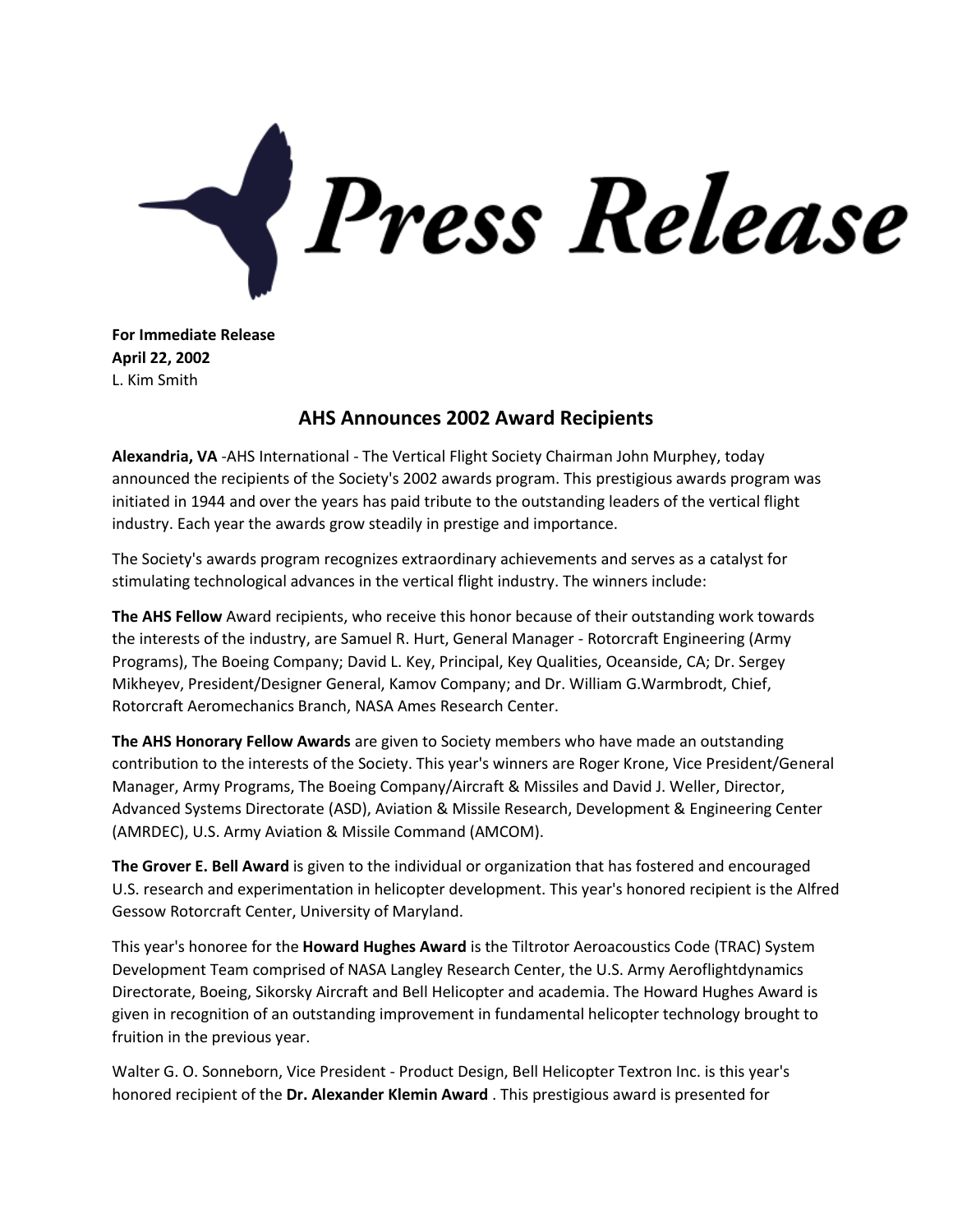recognition of notable achievement in the advancement of rotary wing aeronautics. Walter Sonneborn is a well-known figure in the rotary-wing industry having contributed to significant advances in rotarywing technology in his 36-year career at Bell Helicopter Textron Inc.

The Singapore Apache Team (Boeing, Lockheed Martin, Longbow Limited, General Electric Engines, Singapore Defense Science and Technology Agency, Singapore Technologies Aerospace and the U.S. Army) is the winner of the **Gruppo Agusta International Helicopter Fellowship** . This award is presented to the individual or group who has made the most significant contribution to international vertical flight cooperation.

The **Harry T. Jensen Award** is given in recognition of an outstanding contribution to the improvement of helicopter reliability, maintainability, safety or logistics support through improved design or technical achievement brought to fruition during the preceding year. This year the award is presented to the combinted team of Simula Safety Systems, the U.S. Army Aviation Applied Technology Directorate, and Aircrew Integrated Systems for their dedication and hard work in bringing the Cockpit Air Bag System (CABS) to the helicopter aviation industry.

**The Frederick L. Feinberg Award** is presented to the helicopter pilot or pilots that have made the most outstanding achievement in the previous year. The winners are the U.S. Marine Corps 15th MEU/HMM-163, First Aircraft Dvision and the 26th MEU/HMM-365, Second Aircraft Division which participated in the execution of the longest amphibious airfield seizure in the history of the U.S. Marine Corps - the Camp Rhino insertion. Six CH-53Es flew 371.5 nm inland from the USS Peleliu and carried the first conventional forces into Afghanistan. Their efforts paved the way for follow-on forces which would wreak havoc on the Taliban and Al Queda forces.

MG Michael A. Hough, USMC, Assistant Deputy Commandant for Aviation is the recipient of the **Paul E. Haueter Award** which is given to an individual or group who makes a significant contribution to the development of VTOL aircraft other than helicopters. General Hough was previously the Director of the Joint Strike Fighter Program and helped ensure that the aircraft became a reality.

**The Captain William J. Kossler, USCG Award** , which is given to the individual or organization that demonstrates the greatest achievement in practical application of the helicopter, is given to the flight crew members of the USAF 56th Rescue Squadron for their dramatic rescue of a fisherman in hurricanestrength winds and 30-foot seas.

**The Robert L. Pinckney Award** honors the memory of an eminent manufacturing engineer from Boeing Helicopters. This award is given in recognition of notable achievement in manufacturing research and development for rotorcraft or rotorcraft components brought to fruition in recent years. This year's recipient is the Sikorsky Rotary Wing Structures Technology Demonstration Program. This program selected, matured and demonstrated technologies that will reduce the weight, manufacturing labor, and non-recurring development costs for helicopter airframes by 15%, 26% and 39%, respectively.

**The Alexander A. Nikolsky Lectureship** is awarded to the individual who reflects the highest ideals, goals and achievements in the field of helicopter and V/STOL aircraft engineering and development. This year's recipient is Troy M. Gaffey, Senior Vice President, Research and Engineering, Bell Helicopter Textron Inc and the title of his lecture is "The Devil is in the Aeromechanics and Other Product